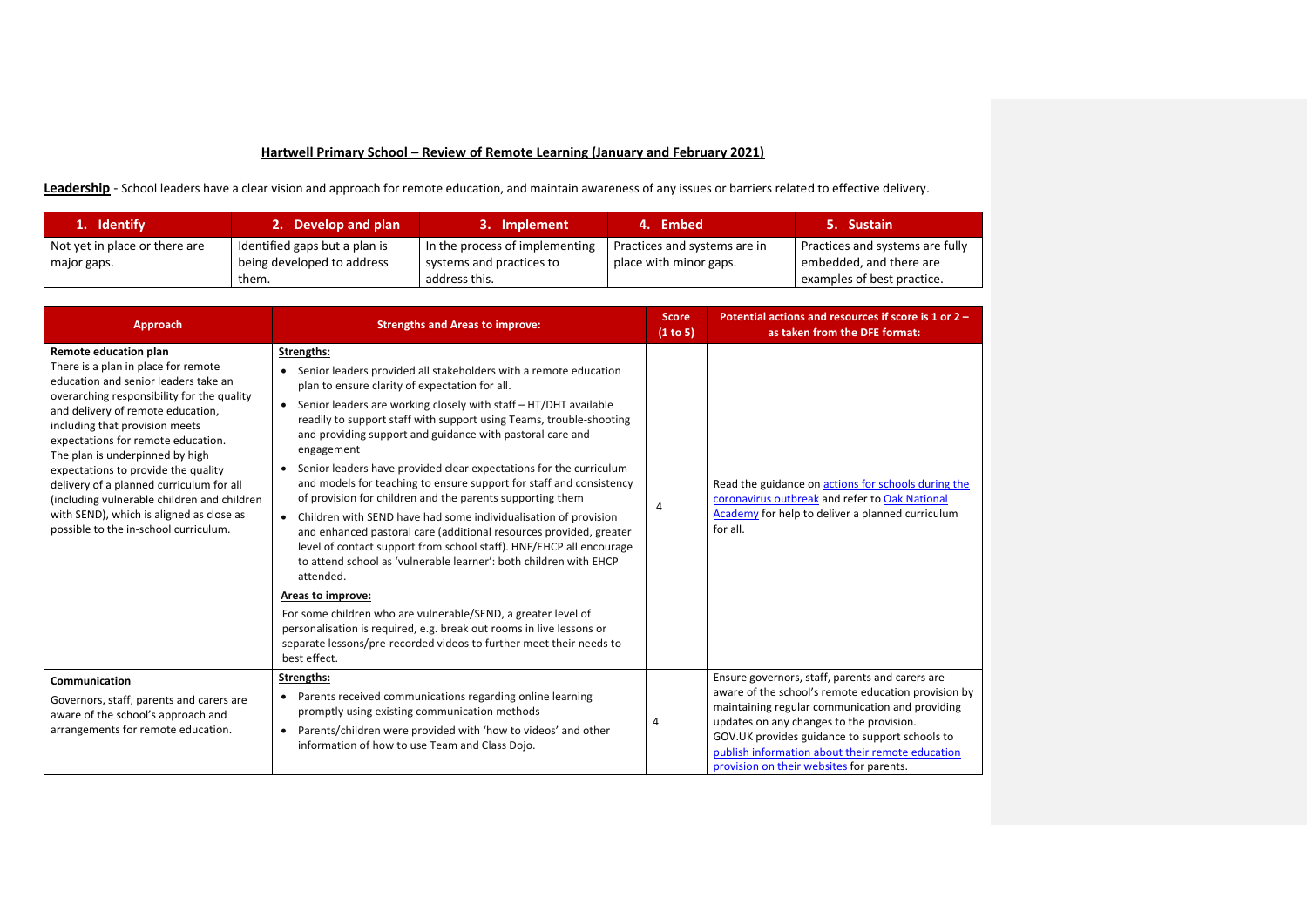|                                                                                                                                                                                                                                                                                                                                                                                                                      | • Teachers are communicating with home regularly, mainly through<br>Class Dojo messaging and calling home to 'check in' with pupils and<br>gauging how parents are finding online learning as needed, e.g.<br>concern about pupil engagement or parent concern raised<br>The online learning offer was ratified by governors.<br>$\bullet$                                                                                                                                                                                                                                                                                                                                                                                                                                                                                                                                                                                                                                                                                                                                                                                                                                                                                                                                                     | The Education Endowment Foundation has provided<br>a guide for schools on how to communicate with<br>parents during coronavirus (COVID-19).                                                                                                                                    |
|----------------------------------------------------------------------------------------------------------------------------------------------------------------------------------------------------------------------------------------------------------------------------------------------------------------------------------------------------------------------------------------------------------------------|------------------------------------------------------------------------------------------------------------------------------------------------------------------------------------------------------------------------------------------------------------------------------------------------------------------------------------------------------------------------------------------------------------------------------------------------------------------------------------------------------------------------------------------------------------------------------------------------------------------------------------------------------------------------------------------------------------------------------------------------------------------------------------------------------------------------------------------------------------------------------------------------------------------------------------------------------------------------------------------------------------------------------------------------------------------------------------------------------------------------------------------------------------------------------------------------------------------------------------------------------------------------------------------------|--------------------------------------------------------------------------------------------------------------------------------------------------------------------------------------------------------------------------------------------------------------------------------|
|                                                                                                                                                                                                                                                                                                                                                                                                                      | Areas to improve:                                                                                                                                                                                                                                                                                                                                                                                                                                                                                                                                                                                                                                                                                                                                                                                                                                                                                                                                                                                                                                                                                                                                                                                                                                                                              |                                                                                                                                                                                                                                                                                |
|                                                                                                                                                                                                                                                                                                                                                                                                                      | Meet with governor to share how online learning went                                                                                                                                                                                                                                                                                                                                                                                                                                                                                                                                                                                                                                                                                                                                                                                                                                                                                                                                                                                                                                                                                                                                                                                                                                           |                                                                                                                                                                                                                                                                                |
| <b>Monitoring and evaluating</b><br>The school has systems in place to monitor<br>the impact of remote education. This<br>includes:<br>• understanding the impact on staff<br>workload and how to mitigate against it<br>• staffing changes<br>• having access to appropriate<br>management information (such as staff<br>and pupil sickness and absence data) to<br>help the school respond to changing<br>contexts | Strengths:<br>• Senior leaders are working closely with teachers to ensure that<br>workload was managed accordingly. Weekly teacher meeting<br>focused on sharing good practice, trouble-shooting and wellbeing<br>checks<br>Methods to mitigate workload are put in place - teachers worked<br>$\bullet$<br>from home in order to teach the whole class whether the children<br>were at home or were in school (key worker/vulnerable) and<br>Teaching Assistants in school to manage the 3 bubbles of key<br>worker/vulnerable children. HT/DHT available on site at all times<br>HT monitored live lessons throughout the lockdown period to check<br>quality, curriculum coverage and monitor children were following<br>the expectations/protocols set out by the school.<br>Class teachers and HT daily and weekly reviewed engagement in<br>lessons and with set learning tasks. HT used Microsoft Insights for<br>strategic whole school view. Families contacted where concerns<br>presented - also checking does this align with sickness absence<br>information<br>Areas to improve:<br>Continually revisit the functionality of Microsoft Teams as a learning<br>tool as well as a communication and information management system<br>in order to support staff feeling confident. | GOV.UK provides the following guidance:<br>• recording attendance in relation to<br>coronavirus (COVID-19) during the 2020 to<br>$\overline{4}$<br>2021 academic year<br>actions for schools during the coronavirus<br>$\bullet$<br>outbreak<br>remote education good practice |

Remote education context & pupil engagement - The school understands the remote education context of pupils, and plans its provision to ensure pupils can remain engaged in education

| 1. Identify                   | 2. Develop and plan           | 3. Implement                   | 4. Embed                     | 5. Sustain                      |
|-------------------------------|-------------------------------|--------------------------------|------------------------------|---------------------------------|
| Not yet in place or there are | Identified gaps but a plan is | In the process of implementing | Practices and systems are in | Practices and systems are fully |
| major gaps.                   | being developed to address    | systems and practices to       | place with minor gaps.       | embedded, and there are         |
|                               | them.                         | address this.                  |                              | examples of best practice.      |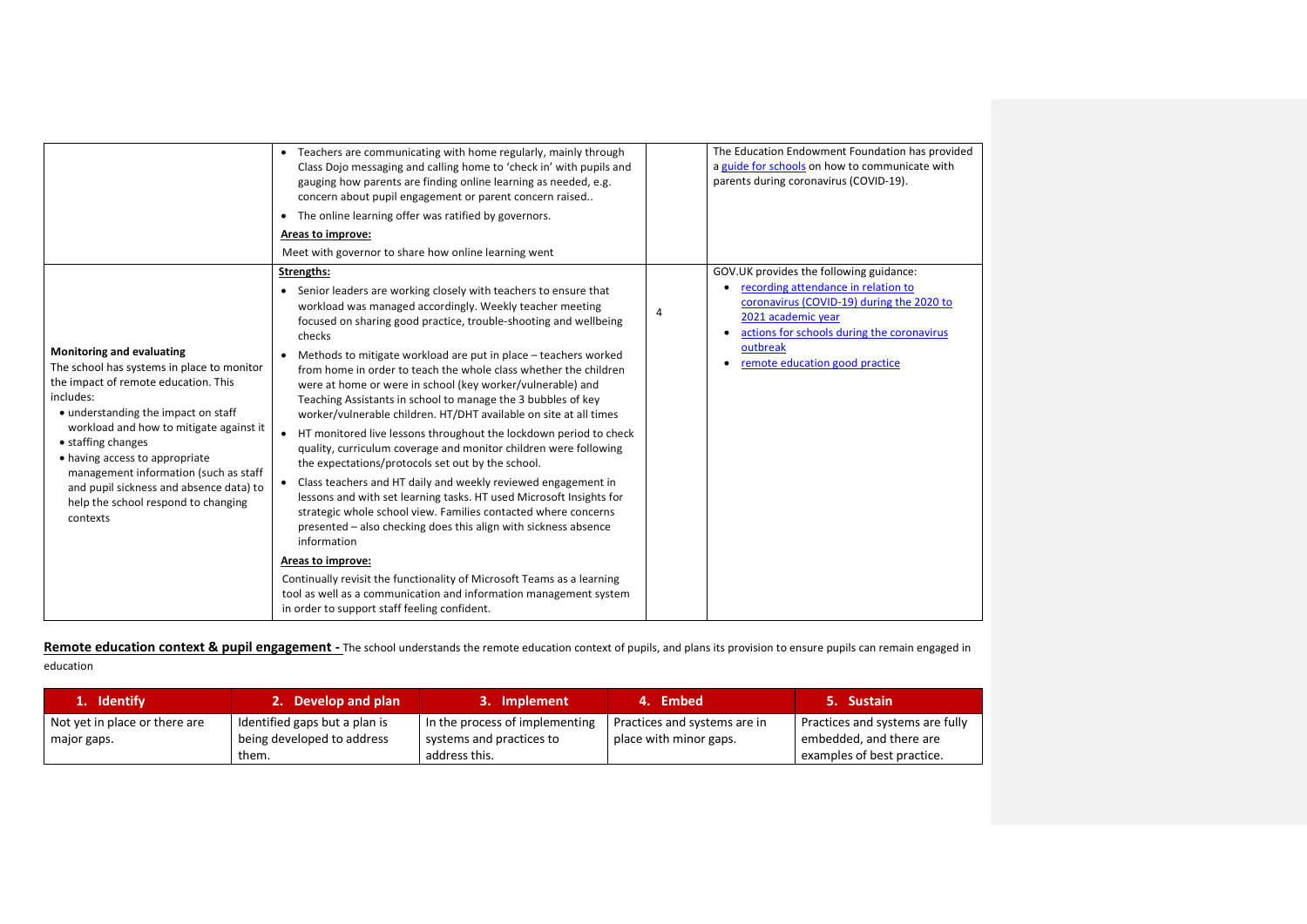| <b>Approach</b>                                                                                                                                                                                                                                                                                                                                                                                                                                                                                                                             | <b>Strengths and Areas to improve:</b>                                                                                                                                                                                                                                                                                                                                                                                                                                                                                                                                                                                                                      | <b>Score</b><br>(1 to 5) | Potential actions and resources if score is 1 or 2 -<br>as taken from the DFE format:                                                                                                                                                                                                                                                                                                                                                                                                                                                                                                                                                                        |
|---------------------------------------------------------------------------------------------------------------------------------------------------------------------------------------------------------------------------------------------------------------------------------------------------------------------------------------------------------------------------------------------------------------------------------------------------------------------------------------------------------------------------------------------|-------------------------------------------------------------------------------------------------------------------------------------------------------------------------------------------------------------------------------------------------------------------------------------------------------------------------------------------------------------------------------------------------------------------------------------------------------------------------------------------------------------------------------------------------------------------------------------------------------------------------------------------------------------|--------------------------|--------------------------------------------------------------------------------------------------------------------------------------------------------------------------------------------------------------------------------------------------------------------------------------------------------------------------------------------------------------------------------------------------------------------------------------------------------------------------------------------------------------------------------------------------------------------------------------------------------------------------------------------------------------|
| <b>Home environment</b><br>The school is aware of the learning<br>environment in the home and works with<br>parents and families to understand and<br>ensure that pupils will be able to access<br>education at home. The school supports<br>pupils on how to self-regulate during<br>remote education, including:<br>• understanding their strengths and<br>weaknesses to improve their learning<br>how to learn from home<br>$\bullet$<br>• how to manage their time during<br>periods of isolation                                       | • Through regular contact with families, the school is regularly<br>identifying and supporting the families where there are technology<br>challenges in the home. HT is also offering additional support too<br>the children based on individual need.<br>Blended learning approach: mixture of live lessons, pre-records and<br>$\bullet$<br>task sheets to support parents working from home whilst supporting<br>a child's home learning.<br>Planning and resources are uploaded daily onto the Teams platform<br>$\bullet$<br>and/or Class Dojo.<br>• IT support is on hand to support parents & staff<br>Area to improve:                              | 4                        | The EdTech Demonstrator Programme's remote<br>education roadmap supports schools to adapt their<br>remote education provision depending on a pupil's<br>home environment.<br>Where pupils might lack digital access to support the<br>school's remote education provision, schools should<br>refer to the get help with technology during<br>coronavirus (COVID-19) guidance for support on<br>providing pupils with laptops, tablets and internet.<br>The Education Endowment Foundation provides a<br>metacognition and self-regulation toolkit on how<br>schools can support pupils to plan, monitor, and<br>evaluate specific aspects of their learning. |
| Laptops, tablets and internet access<br>Where digital approaches are used, leaders<br>are aware of any limitations to access to<br>the internet, and suitable devices, for<br>pupils which impact on remote education<br>provision. Leaders have made suitable<br>alternative arrangements to minimise the<br>impact of these limitations, either by<br>providing pupils with devices and/or<br>ensuring appropriate offline provision<br>where pupils without access are<br>considered vulnerable and are expected to<br>come into school. | • There is a system in place to allocate technology and parents can<br>contact the school if they feel they will be eligible. This happens<br>during lockdown situations and during bubble closures.                                                                                                                                                                                                                                                                                                                                                                                                                                                        | 5                        | Where pupils might lack digital access, schools<br>should refer to the get help with technology during<br>coronavirus (COVID-19) guidance for support on<br>providing pupils with laptops, tablets and internet.                                                                                                                                                                                                                                                                                                                                                                                                                                             |
| Supporting children with additional needs<br>Children with additional needs, including<br>disadvantaged pupils, SEND and vulnerable<br>pupils, have the right structures and<br>provision in place to help remote<br>education.<br>This includes guidance for parents and<br>carers on how to effectively support<br>remote education, and ensuring pupils<br>have access to the right hardware and<br>software to support their needs.                                                                                                     | Children with SEND have had some individualisation of provision<br>$\bullet$<br>and enhanced pastoral care (additional resources provided, greater<br>level of contact support from school staff). HNF/EHCP all encourage<br>to attend school as 'vulnerable learner': both children with EHCP<br>attended.<br>Areas to improve:<br>For some children who are vulnerable/SEND, a greater level of<br>personalisation is required, e.g. break out rooms in live lessons or<br>separate lessons/pre-recorded videos to further meet their needs to<br>best effect. School could better utilise the Oak Academy resources for<br>pupils with additional needs. | 2/3                      | The guidance on actions for schools during the<br>coronavirus outbreak provides guidance on how<br>schools should support pupils with SEND and<br>vulnerable children.<br>Oak National Academy provides resources for<br>teachers to support children with additional needs.                                                                                                                                                                                                                                                                                                                                                                                 |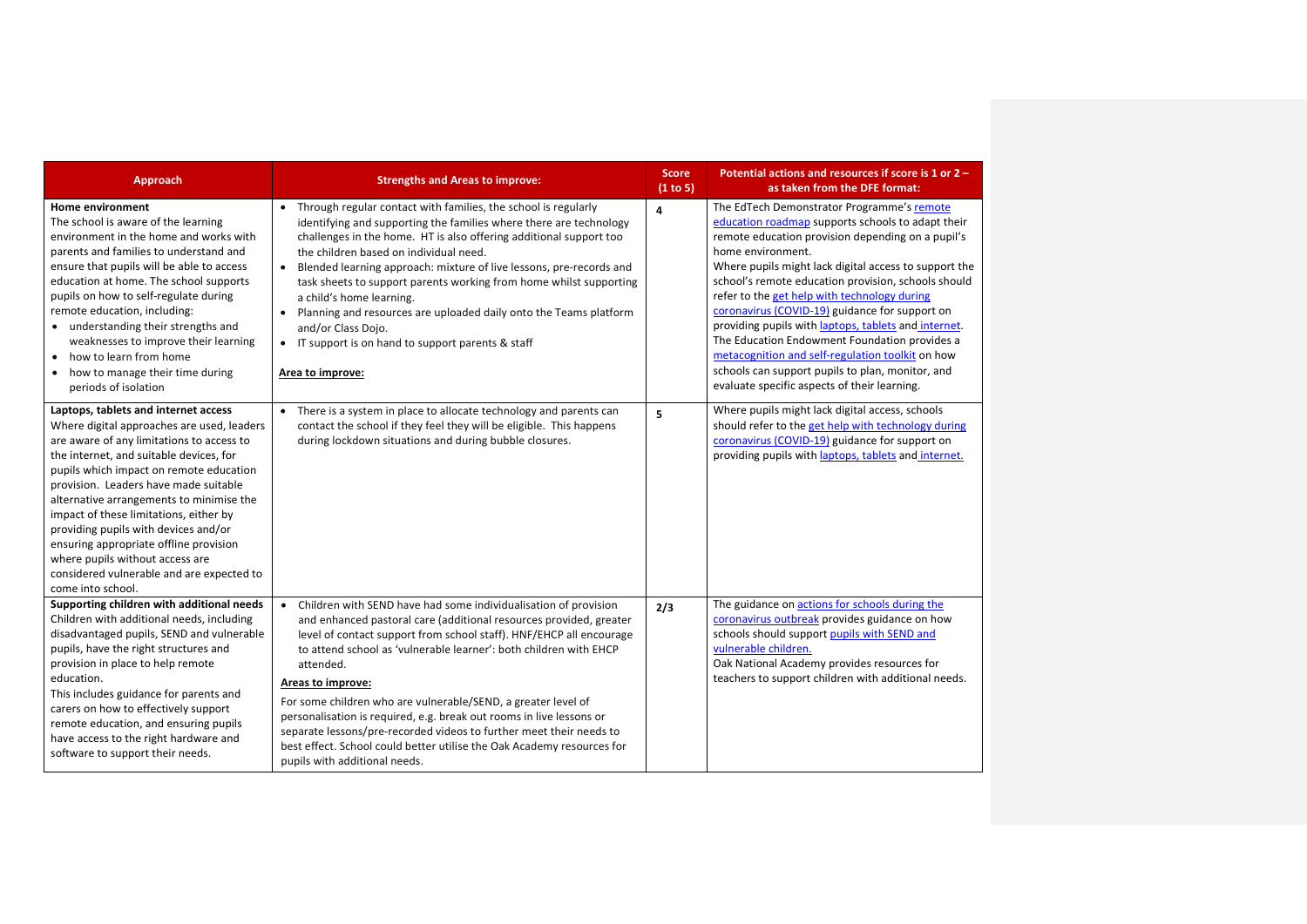| <b>Monitoring engagement</b>              | Microsoft Insight used to look at engagement                                                                    | Advice on how schools should monitor engagement     |
|-------------------------------------------|-----------------------------------------------------------------------------------------------------------------|-----------------------------------------------------|
| The school has systems for checking daily | Teachers contacting parents daily on Class Dojo if lessons/work is                                              | is highlighted in the remote education expectations |
| whether pupils are engaging with their    | missed, followed up with a phone call if message is not responded                                               | guidance. EdTech Demonstrator networks have         |
| work, and informs parents and carers      | to or if the response indicates the parent needs further                                                        | produced a range of webinars and tutorials,         |
| immediately where engagement is a         | support/direction                                                                                               | including sharing advice and top tips on ways to    |
| concern.                                  | Areas to improve:                                                                                               | monitor and evaluate progress.                      |
|                                           | SLT/HT make home visits if parents are not contactable/engaging<br>after 48 hours. Home visits protocols apply. |                                                     |

**Curriculum planning and delivery -** The school has well-sequenced curricula that support 'hybrid' teaching, where some children are taught in class (such as vulnerable

| 1. Identify                                  | 2. Develop and plan                                         | 3. Implement                                                       | 4. Embed                                               | 5. Sustain                                                 |
|----------------------------------------------|-------------------------------------------------------------|--------------------------------------------------------------------|--------------------------------------------------------|------------------------------------------------------------|
| Not yet in place or there are<br>major gaps. | Identified gaps but a plan is<br>being developed to address | In the process of implementing<br>systems and practices to address | Practices and systems are in<br>place with minor gaps. | Practices and systems are fully<br>embedded, and there are |
|                                              | them.                                                       | this.                                                              |                                                        | examples of best practice.                                 |

| Approach                                                                                                                                                                                                                                                                                                                       | <b>Strengths and Areas to improve:</b>                                                                                                                                                                                                                                                                                                                                                                                         | <b>Score</b><br>(1 to 5) | Potential actions and resources if score is 1 or 2 -<br>as taken from the DFE format:                                                                                                                                                                                                                     |
|--------------------------------------------------------------------------------------------------------------------------------------------------------------------------------------------------------------------------------------------------------------------------------------------------------------------------------|--------------------------------------------------------------------------------------------------------------------------------------------------------------------------------------------------------------------------------------------------------------------------------------------------------------------------------------------------------------------------------------------------------------------------------|--------------------------|-----------------------------------------------------------------------------------------------------------------------------------------------------------------------------------------------------------------------------------------------------------------------------------------------------------|
| Minimum provision<br>School sets work that is of equivalent<br>length to the core teaching pupils would<br>receive in school in an appropriate range<br>of subjects, and as a minimum:<br>Key stage 1: 3 hours a day, on<br>average, across the school cohort,<br>with less for younger children<br>Key stage 2: 4 hours a day | Work is uploaded daily and weekly onto Teams and Class Dojo<br>for Classes 1-6. Class R uploaded work on to Tapestry (system in<br>place and used as normal classroom practice)<br>Each teacher provides a variety of live lessons along with a set<br>of recorded lessons including lessons and task sheets<br>Collective Worship (assembly) provided daily on Class Dojo                                                     | 5.                       | Remote education expectations are highlighted in<br>actions for schools during the coronavirus outbreak.<br>GOV.UK has brought together school-led webinars<br>to share best practice in setting up remote<br>education.                                                                                  |
| <b>Curriculum planning</b><br>The school has a clear, well-sequenced<br>curriculum that supports pupils both in<br>class and remotely.<br>This could include a remote curriculum<br>that is identical to the one taught in class,<br>one that is similar but adapted or one that<br>is completely different.                   | We teach the same curriculum remotely as we do in school.<br>Some tasks and activities may need to be adapted to suit the<br>nature of remote learning. This is to ensure that all children are<br>able to complete an activity matched to the learning objective,<br>taking into account the resources required and working<br>independently. Class teachers will make available<br>tutorial/lesson videos where appropriate. | 5.                       | GOV.UK provides resources on remote education<br>good practice and how to adapt teaching practice<br>for remote education.<br>The Education Endowment Foundation provides a<br>support guide for schools designed to help teachers<br>and school leaders support their pupils during<br>remote education. |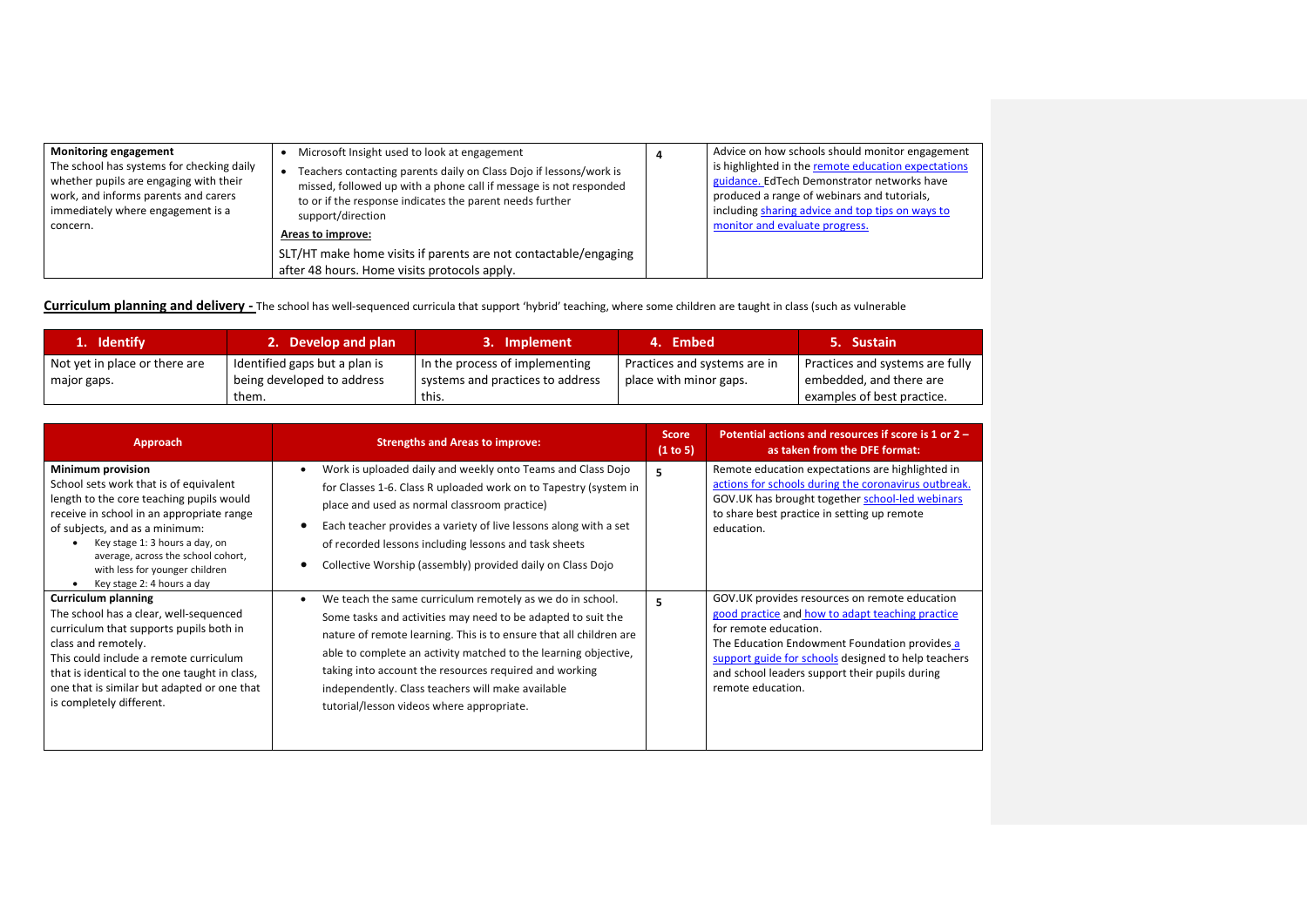| <b>Curriculum delivery</b><br>The school has a system in place to<br>support remote education, using<br>curriculum-aligned, resources.<br>Where remote education is taking place, it<br>should include recorded or live, direct<br>teaching time from the school or other<br>educational providers (such Oak National<br>Academy), and time given for pupils to<br>complete tasks and assignments<br>independently.<br>The school uses a digital platform to<br>support effective communication and<br>accessibility for all pupils, including those<br>with SEND. | Remote education will be equivalent in length to the core<br>teaching pupils would receive in school and will include both<br>recorded or live direct teaching time, and time for children to<br>complete tasks and assignments independently. This should be<br>3 hours a day in Key Stage 1, with less for Early Years pupils,<br>and 4 hours a day in Key Stage 2.<br>Children can access a wide range of tutorial/teaching resources<br>and accompanying activities through Microsoft Teams. Children<br>have individual log-in details to access this and they are able to<br>complete tasks and activities, then submit them for feedback<br>from their teacher.<br>Class teachers will provide a weekly timetable for their class<br>that will detail which lessons are live and which will be pre-<br>recorded. In addition to this, parents should expect a daily post<br>on Teams that will detail all of the links that will be needed for<br>that day. This will be accessible to parents by 8.30am Monday<br>to Friday. | 5 | GOV.UK provides:<br>guidance on accessing and buying resources for<br>remote education<br>resources on remote education good practice<br>$\bullet$<br>guidance on how to access and set up online<br>digital platforms to support delivery<br>Oak National Academy provides resources and<br>$\bullet$<br>guidance on how to map resources to a school's<br>existing curriculum. |
|--------------------------------------------------------------------------------------------------------------------------------------------------------------------------------------------------------------------------------------------------------------------------------------------------------------------------------------------------------------------------------------------------------------------------------------------------------------------------------------------------------------------------------------------------------------------|--------------------------------------------------------------------------------------------------------------------------------------------------------------------------------------------------------------------------------------------------------------------------------------------------------------------------------------------------------------------------------------------------------------------------------------------------------------------------------------------------------------------------------------------------------------------------------------------------------------------------------------------------------------------------------------------------------------------------------------------------------------------------------------------------------------------------------------------------------------------------------------------------------------------------------------------------------------------------------------------------------------------------------------|---|----------------------------------------------------------------------------------------------------------------------------------------------------------------------------------------------------------------------------------------------------------------------------------------------------------------------------------------------------------------------------------|
| <b>Assessment and feedback</b><br>The school has a plan in place to gauge<br>how well all pupils are progressing through<br>the curriculum using questions and other<br>suitable tasks.<br>The school provides feedback, at least<br>daily, using digitally-facilitated feedback<br>where appropriate.                                                                                                                                                                                                                                                             | Children are expected to access and complete all tasks and<br>$\bullet$<br>activities set by their class teacher in some form, whether it be<br>digitally or paper-based and then a photo uploaded. They are<br>expected to submit all work to teachers for feedback.<br>Area to improve:<br>Consider how level of home support (or lack of) has impacted upon what<br>the child has/achieved produced, therefore how accurate can a<br>teacher's assessment be of a child's work?                                                                                                                                                                                                                                                                                                                                                                                                                                                                                                                                                   | 4 | GOV.UK provides guidance on:<br>assessing pupil progress and providing<br>feedback in the remote education good<br>practice guidance<br>assessments and exams                                                                                                                                                                                                                    |

**Commented [JK1]:** 

**Capacity and capability -** Schools support staff to deliver high-quality remote education

| 1. Identify                                  | 2. Develop and plan                                                  | 3. Implement                                                                | 4. Embed                                               | 5. Sustain                                                                               |
|----------------------------------------------|----------------------------------------------------------------------|-----------------------------------------------------------------------------|--------------------------------------------------------|------------------------------------------------------------------------------------------|
| Not yet in place or there are<br>major gaps. | Identified gaps but a plan is<br>being developed to address<br>them. | In the process of implementing<br>systems and practices to address<br>this. | Practices and systems are in<br>place with minor gaps. | Practices and systems are fully<br>embedded, and there are<br>examples of best practice. |